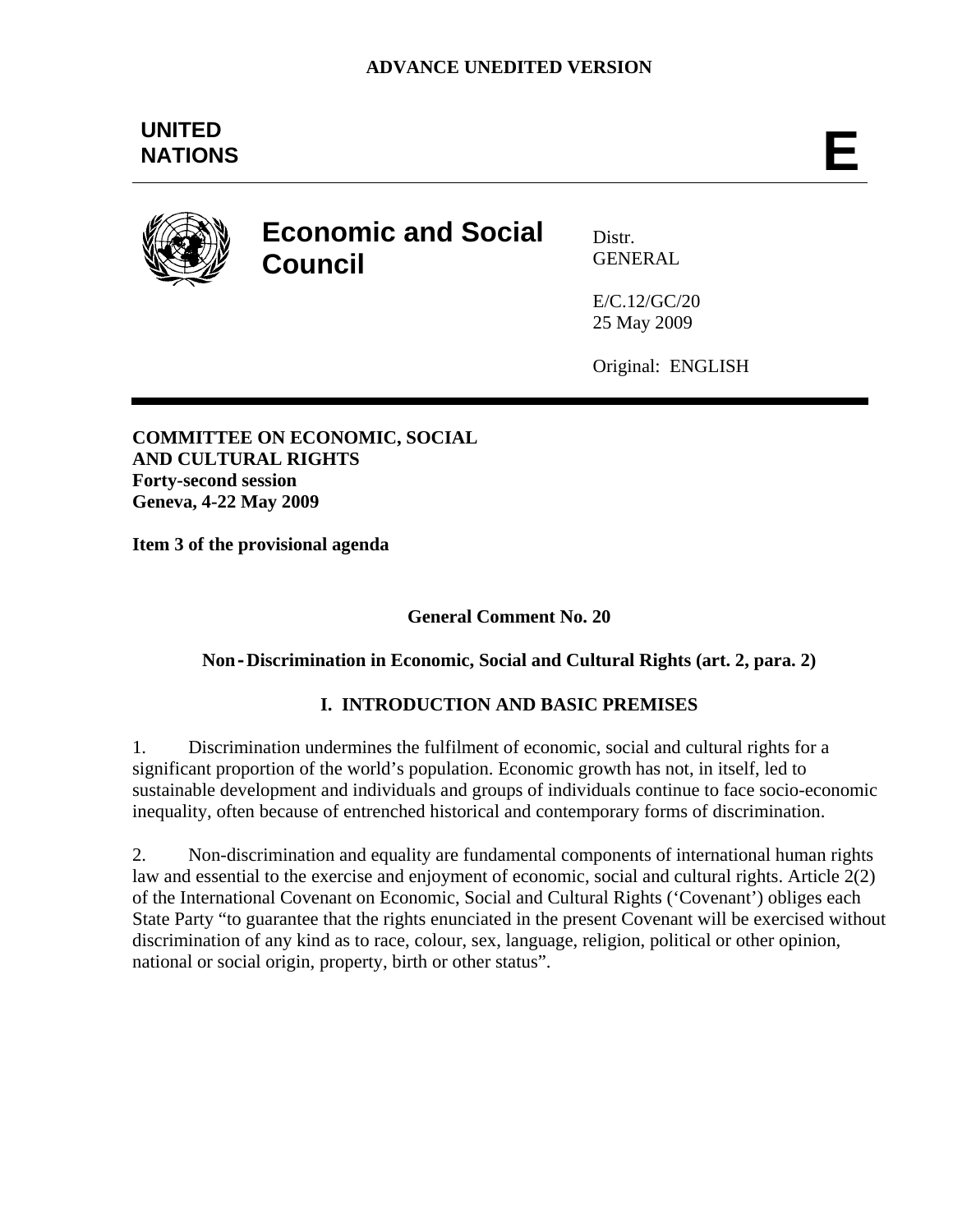<span id="page-1-0"></span> $\overline{a}$ 

#### **ADVANCE UNEDITED VERSION**

3. The principles of non-discrimination and equality are recognised throughout the Covenant. The Preamble stresses the "equal and inalienable rights of all" and the Covenant expressly recognises the rights of "everyone" to the various Covenant rights such as, inter alia, the right to work, just and favourable conditions of work, trade union freedoms, social security, an adequate standard of living, health and education and participation in cultural life.

4. The Covenant also explicitly mentions the principles of non-discrimination and equality with respect to some individual rights. Article 3 requires States to undertake to ensure the equal right of men and women to enjoy the Covenant rights and Article 7 includes the "right to equal remuneration for work of equal value" and "equal opportunity for everyone to be promoted" in employment. Article 10 stipulates that, inter alia, mothers should be accorded special protection during a reasonable period before and after childbirth and that special measures of protection and assistance should be taken for children and young persons without discrimination. Article 13 recognizes that "primary education shall be compulsory and available free for all" and provides that "higher education shall be made equally accessible to all".

5. The preamble, Articles 1(3) and 55 of the UN Charter and Article 2(1) of the Universal Declaration of Human Rights prohibit discrimination in the enjoyment of economic, social and cultural rights. International treaties on racial discrimination, discrimination against women and the rights of refugees, stateless persons, children, migrant workers and members of their families and persons with disabilities include the exercise of economic, social and cultural rights,<sup>[1](#page-1-0)</sup> while other treaties require the elimination of discrimination in specific fields, such as employment and education.<sup>2</sup> In addition to the common article 2 on equality and non-discrimination in both Covenants, ICESCR and the International Covenant on Civil and Political Rights, Article 26 of ICCPR contains an independent guarantee of equal and effective protection before and of the law.<sup>[3](#page-1-2)</sup>

6. In previous General Comments, the Committee has considered the application of the principle of non-discrimination to specific Covenant rights relating to housing, food, education, health, water, author's rights, work and social security.<sup>[4](#page-1-3)</sup> Moreover, General Comment No. 16 focuses on State parties' obligations under Article 3 of the Covenant to ensure equal rights of men and women to the enjoyment of all Covenant rights, while General Comments Nos. 5 and 6 respectively concern the rights of persons with disabilities and older persons.<sup>[5](#page-1-4)</sup> The present General Comment aims to clarify the Committee's understanding of the provisions of Article 2(2), including

<sup>&</sup>lt;sup>1</sup> See International Convention on the Elimination of All Forms of Racial Discrimination (ICERD); Convention on Elimination of All Forms of Discrimination Against Women (CEDAW); Convention relating to the Status of Refugees; Convention relating to the Status of Stateless Persons; Convention on the Rights of the Child; International Convention on the Protection of the Rights of All Migrant Workers and Members of Their Families; Convention on the Rights of Persons with Disabilities. <sup>2</sup>

 $2$  ILO Convention No. 111, Discrimination in Respect of Employment and Occupation; UNESCO Convention against Discrimination in Education. 3

<span id="page-1-2"></span><span id="page-1-1"></span><sup>&</sup>lt;sup>3</sup> See General Comment No. 18 of the Human Rights Committee.

<span id="page-1-3"></span><sup>4</sup> See General Comments Nos. 4, 7, 12, 13, 14, 15, 17, 18 and 19 of CESCR.

<span id="page-1-4"></span><sup>5</sup> See General Comments Nos. 5 and 6 of CESCR.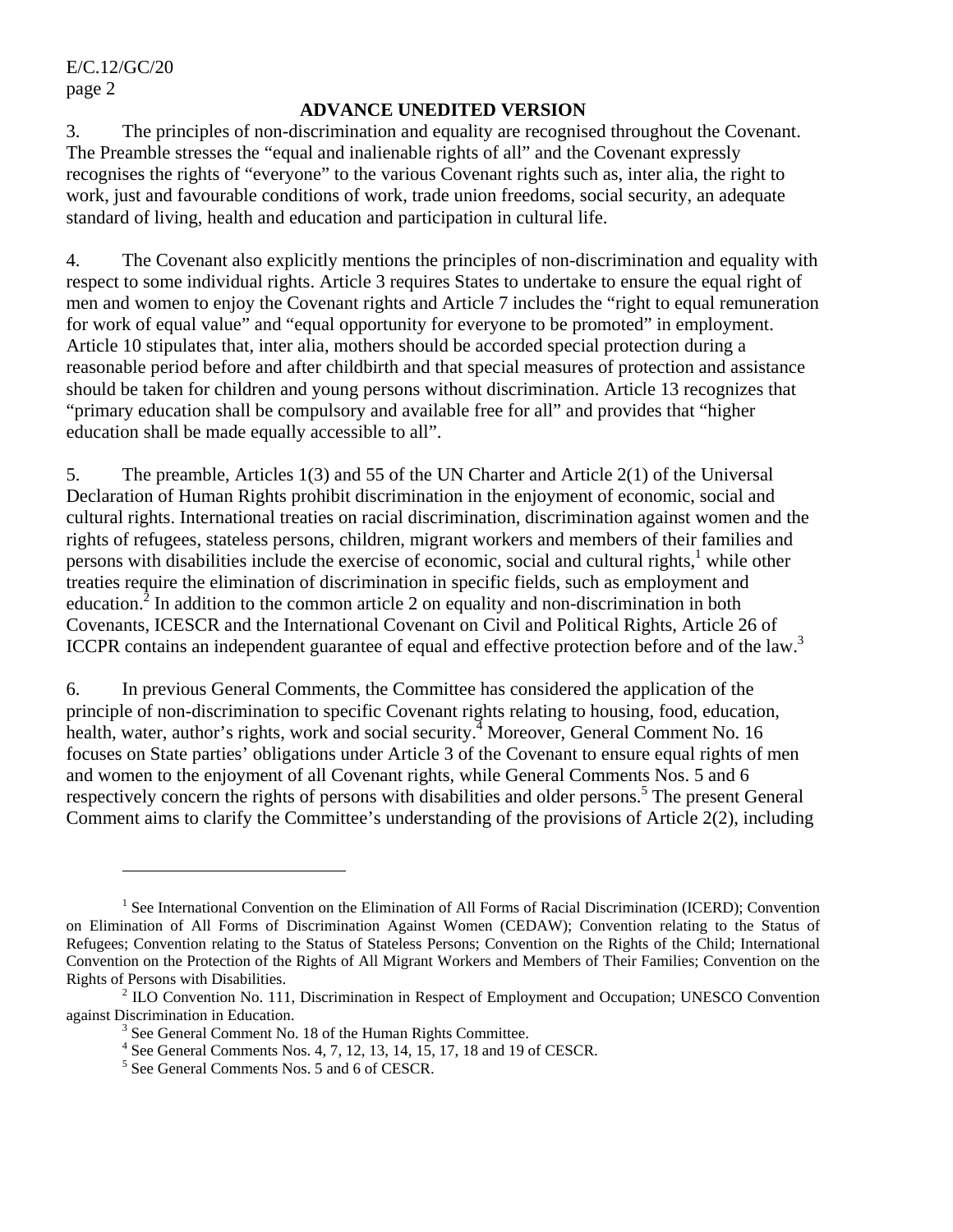the scope of State obligations (Part II), the prohibited grounds of discrimination (Part III), and national implementation (Part IV).

#### **II. SCOPE OF STATE OBLIGATIONS**

7. Non-discrimination is an immediate and cross-cutting obligation in the Covenant. Article 2(2) requires States parties to guarantee non-discrimination in the exercise of each of the economic, social and cultural rights enshrined in the Covenant and can only be applied in conjunction with these rights. It is to be noted that discrimination constitutes any distinction, exclusion, restriction or preference or other differential treatment that is directly or indirectly based on the prohibited grounds of discrimination and which has the intention or effect of nullifying or impairing the recognition, enjoyment or exercise, on an equal footing, of Covenant rights.<sup>6</sup> Discrimination also includes incitement to discriminate and harassment.

8. In order for States parties to "guarantee" that the Covenant rights will be exercised without discrimination of any kind, discrimination must be eliminated both formally and substantively:<sup>7</sup>

- (a) Formal discrimination: Eliminating formal discrimination requires ensuring that a State's constitution, laws and policy documents do not discriminate on prohibited grounds; for example, laws should not deny equal social security benefits to women on the basis of their marital status.
- (b) Substantive discrimination: Merely addressing formal discrimination will not ensure substantive equality as envisaged and defined by Article  $2(2)$ .<sup>8</sup> The effective enjoyment of Covenant rights is often influenced by whether a person is a member of a group characterized by the prohibited grounds of discrimination. Eliminating discrimination in practice requires paying sufficient attention to groups of individuals which suffer historical or persistent prejudice instead of merely comparing the formal treatment of individuals in similar situations. States parties must therefore immediately adopt the necessary measures to prevent, diminish and eliminate the conditions and attitudes which cause or perpetuate substantive or *de facto* discrimination. For example, ensuring that all individuals have equal access to adequate housing, water and sanitation will help to overcome discrimination against women and girl children and persons living in informal settlements and rural areas.

9. In order to eliminate substantive discrimination, States parties may be, and in some cases are, under an obligation to adopt special measures to attenuate or supress conditions that perpetuate discrimination. Such measures are legitimate as long as they represent reasonable, objective and

<sup>&</sup>lt;sup>6</sup> For a similar definition see Article 1, ICERD, Article 1, CEDAW and Article 2, Convention on the Rights of Persons with Disabilities. The Human Rights Committee comes to a similar interpretation in General Comment No. 18, paras. 6 and 7. The Committee has adopted a similar position in previous General Comments. 7

<span id="page-2-1"></span><span id="page-2-0"></span> $\frac{7}{16}$  See General Comment No. 16

<span id="page-2-2"></span><sup>8</sup> See also General Comment No. 16.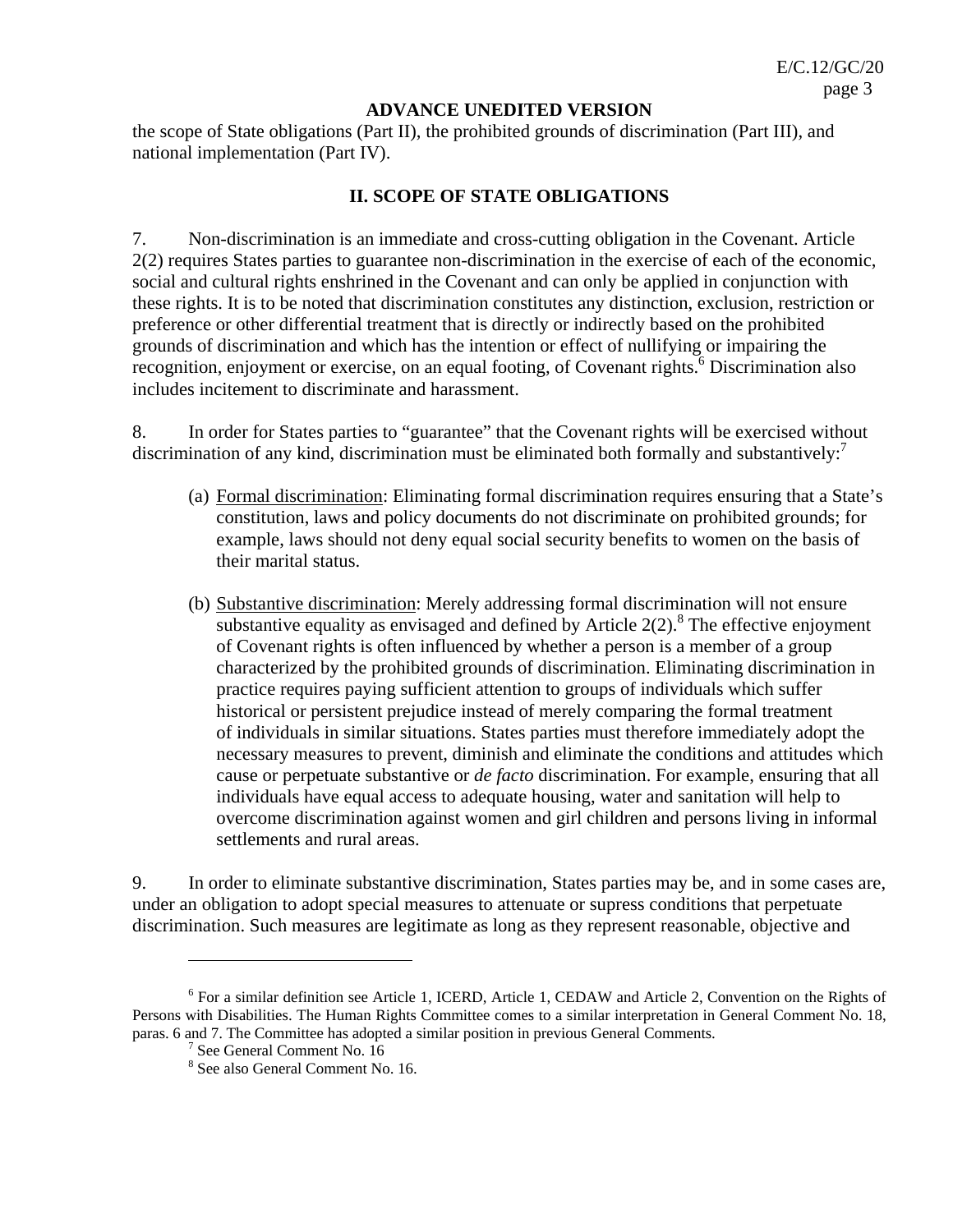# **ADVANCE UNEDITED VERSION**

proportional means to redress *de facto* discrimination and are discontinued when substantive equality has been sustainably achieved. Some such measures to achieve non-discrimination may, however, need to be of a permanent nature, such as interpretation services for linguistic minorities and persons with sensory impairments in health care facilities.

10. Both direct and indirect forms of differential treatment can amount to discrimination under Article 2(2) of the Covenant:

- (a) Direct discrimination occurs when an individual is treated less favourably than another person in a similar situation for a reason related to a prohibited ground; e.g., where membership of a trade union, or employment in educational or cultural institutions is based on the political opinions of applicants or employees. Direct discrimination also includes detrimental acts or omissions on the basis of prohibited grounds where there is no comparable similar situation (e.g. the case of a woman who is pregnant).
- (b) Indirect discrimination refers to laws, policies or practices which appear neutral at face value, but have a disproportionate impact on the exercise of Covenant rights as distinguished by prohibited grounds of discrimination. For instance, requiring a birth registration certificate for school enrolment may discriminate against ethnic minorities or non-nationals who do not possess, or have been denied, such certificates.

11. Private sphere. Discrimination is frequently encountered in families, workplaces, and other sectors of society. For example, actors in the private housing sector (e.g. private landlords, credit providers and public housing providers) may directly or indirectly deny access to housing or mortgages on the basis of ethnicity, marital status, disability or sexual orientation while some families may refuse to send girl children to school. States parties must therefore adopt measures, which should include legislation, to ensure that individuals and entities in the private sphere do not discriminate on prohibited grounds.

12. Systemic discrimination. The Committee has regularly found that discrimination against some groups is pervasive and persistent and deeply entrenched in social behaviour and organisation, often involving unchallenged or indirect discrimination. Such systemic discrimination can be understood as legal rules, policies, practices or predominant cultural attitudes in either the public or private sector which create relative disadvantages for some groups, and privileges for other groups.

13. Permissible scope of differential treatment. Differential treatment based on prohibited grounds will be viewed as discriminatory unless the justification for differentiation is reasonable and objective. This will include an assessment as to whether the aim and effects of the measures or omissions are legitimate, compatible with the nature of the Covenant rights and solely for the purpose of promoting the general welfare in a democratic society. In addition, there must be a clear and reasonable relationship of proportionality between the aim sought to be realised and the measures or omissions and their effects. A failure to remove differential treatment on the basis of a lack of available resources is not an objective and reasonable justification unless every effort has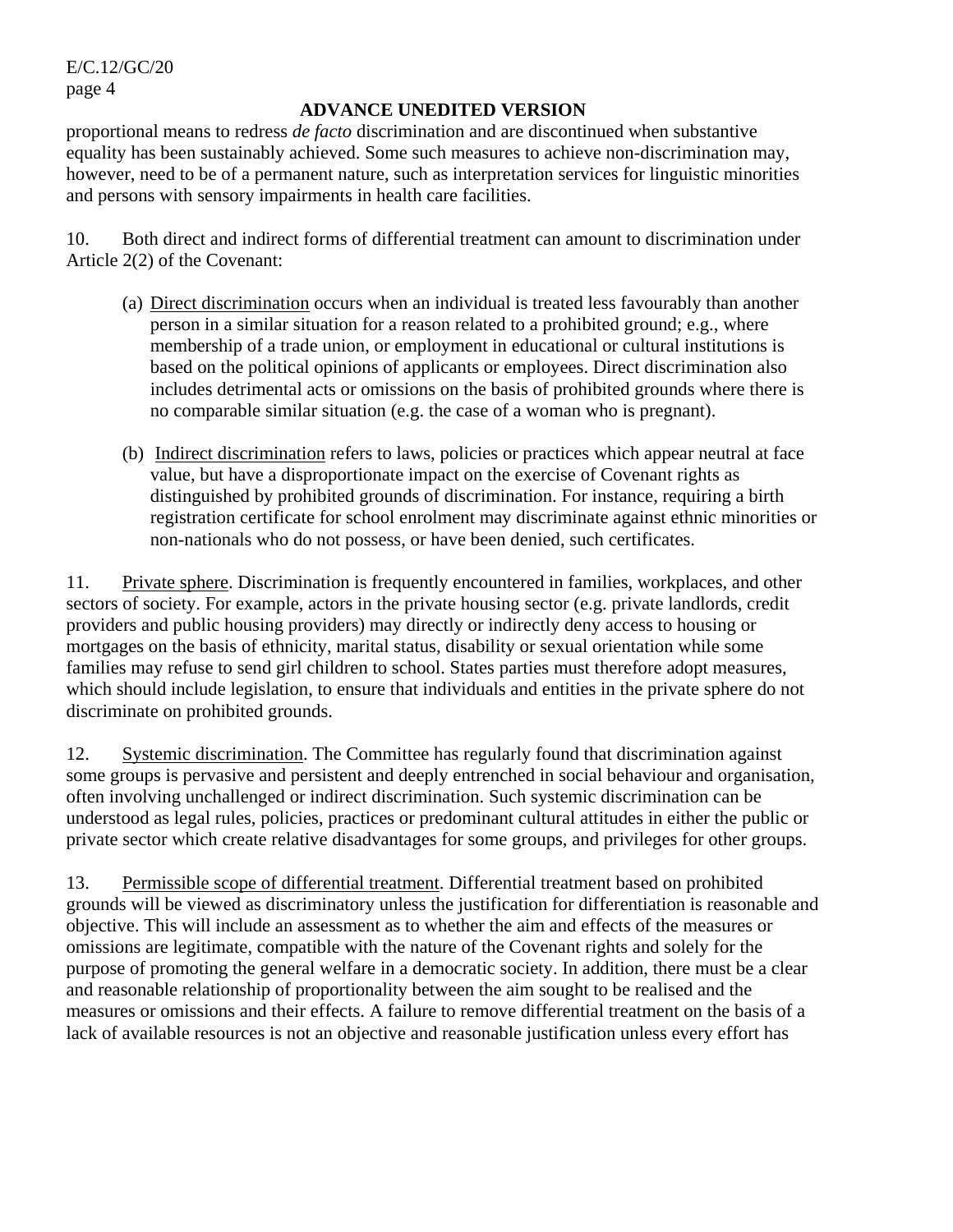been made to use all resources that are at the State party's disposition in an effort to address and eliminate the discrimination, as a matter of priority.

14. Under international law, a failure to act in good faith to comply with the obligation in Article 2(2) to guarantee that the rights enunciated in the Covenant will be exercised without discrimination amounts to a violation. Covenant rights can be violated through the direct action or omission by States parties, including through their institutions or agencies at the national and local level. States parties should also ensure that they refrain from discriminatory practices in international cooperation and assistance and take steps to ensure that all actors under their jurisdiction do likewise.

# **III. PROHIBITED GROUNDS OF DISCRIMINATION**

15. Article 2(2) lists the prohibited grounds of discrimination as "race, colour, sex, language, religion, political or other opinion, national or social origin, property, birth or other status". The inclusion of "other status" indicates that this list is not exhaustive and other grounds may be incorporated in this category. The express grounds and a number of implied grounds under "**'**other status**'**" are discussed below. The examples of differential treatment presented in this Section are merely illustrative and they are not intended to represent the full scope of possible discriminatory treatment under the relevant prohibited ground, nor a conclusive finding that such differential treatment will amount to discrimination in every situation.

16. Membership in a group. In determining whether a person is distinguished by one or more of the prohibited grounds, identification shall, if no justification exists to the contrary, be based upon *self-identification* by the individual concerned. Membership also includes *association* with a group characterised by one of the prohibited grounds (e.g. the parent of a child with a disability) or *perception* by others that an individual is part of such a group (e.g., a person has a similar skin colour or is a supporter of the rights of a particular group or a past member of a group).

17. Multiple discrimination.<sup>[9](#page-4-0)</sup> Some individuals or groups of individuals face discrimination on more than one of the prohibited grounds, for example women belonging to an ethnic or religious minority. Such *cumulative discrimination* has a unique and specific impact on individuals and merits particular consideration and remedying.

## **A. Express grounds**

18. The Committee has consistently raised concern over *formal* and *substantive* discrimination across a wide range of Covenant rights against indigenous peoples and ethnic minorities amongst others.

19. 'Race and colour'. Discrimination on the basis of 'race and colour', which includes an individual's ethnic origin, is prohibited by the Covenant as well as by other treaties including the

<span id="page-4-0"></span><sup>&</sup>lt;sup>9</sup> See para. 25 below on intersectional discrimination.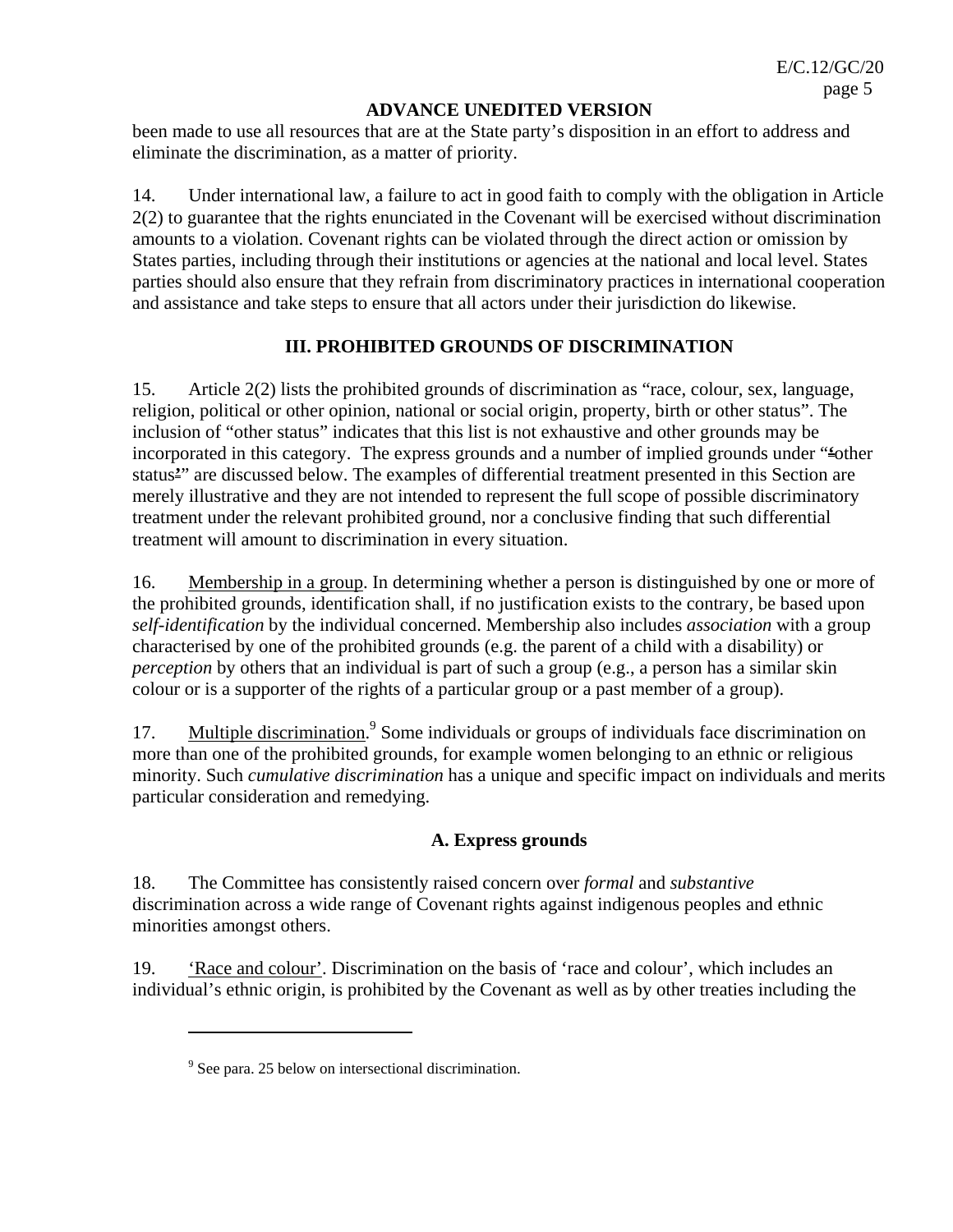<span id="page-5-0"></span> $\overline{a}$ 

# **ADVANCE UNEDITED VERSION**

International Convention on the Elimination of Racial Discrimination. The use of the term 'race' in the Covenant or the present General Comment does not imply the acceptance of theories which attempt to determine the existence of separate human races.<sup>10</sup>

20. Sex. The Covenant guarantees the equal right of men and women to the enjoyment of economic, social and cultural rights.<sup>11</sup> Since the adoption of the Covenant, the notion of the prohibited ground 'sex' has evolved considerably to cover not only *physiological* characteristics but also the social construction of *gender* stereotypes, prejudices and expected roles, which have created obstacles to the equal fulfilment of economic, social and cultural rights. Thus, the refusal to hire a woman, on the ground that she might become pregnant, or the allocation of low-level or part-time jobs to women based on the stereotypical assumption that, for example, they are unwilling to commit as much time to their work as men, constitutes discrimination. Refusal to grant paternity leave may also amount to discrimination against men.

21. Language. Discrimination on the basis of language or regional accent is often closely linked to unequal treatment on the basis of national or ethnic origin. Language barriers can hinder the enjoyment of many Covenant rights, including the right to participate in cultural life as guaranteed by Article 15 of the Covenant. Therefore, information about public services and goods, for example, should be available, as far as possible, also in languages spoken by minorities and States parties should ensure that any language requirements relating to employment and education are based on reasonable and objective criteria.

22. Religion. This prohibited ground of discrimination covers the profession of religion or belief of one's choice (including the non-profession of any religion or belief), that may be publicly or privately manifested in worship, observance, practice and teaching.<sup>12</sup> For instance, discrimination arises when persons belonging to a religious minority are denied equal access to universities, employment, or health services on the basis of their religion.

23. Political or other opinion. Political and other opinions are often grounds for discriminatory treatment and include both holding and not-holding, as well as expression of views or membership within opinion-based associations, trade unions or political parties. Access to food assistance schemes, for example, must not be made conditional on an expression of allegiance to a particular political party.

24. National or social origin. 'National origin' refers to a person's State, nation, or place of origin. Due to such personal circumstances, individuals and groups of individuals may face systemic

<sup>10</sup> Outcome Document Durban Review Conference, paragraph 6: "*Reaffirms* that all peoples and individuals constitute one human family, rich in diversity, and that all human beings are born free and equal in dignity and rights; and strongly rejects any doctrine of racial superiority along with theories which attempt to determine the existence of so-called distinct human races."<br><sup>11</sup> See Article 3 of the Covenant and General Comment No. 16..

<span id="page-5-2"></span><span id="page-5-1"></span>

<sup>&</sup>lt;sup>12</sup> See also General Assembly's Declaration on the Elimination of All Forms of Intolerance and of Discrimination Based on Religion or Belief, proclaimed by General Assembly resolution 36/55 of 25 November 1981.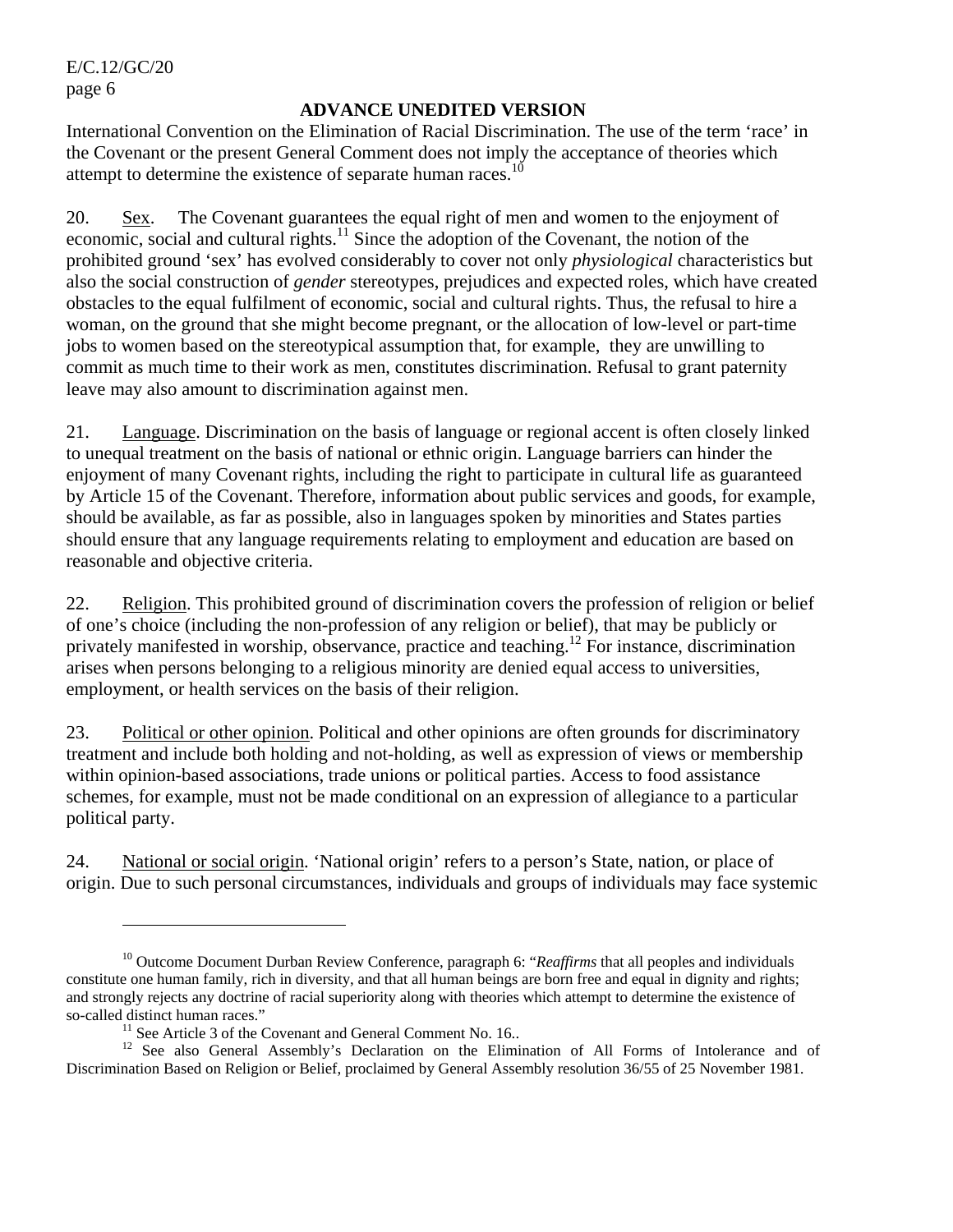discrimination in both the public and private sphere in the exercise of their Covenant rights.'Social origin' refers to a person's inherited social status, which is discussed more fully below in the context of 'property' status, *descent-based discrimination* under 'birth' and 'economic and social status'.[13](#page-6-0) 

25. Property. Property status, as a prohibited ground of discrimination, is a broad concept and includes real property (e.g., land ownership or tenure) and personal property (e.g., intellectual property, goods and chattels, and income), or the lack of it. The Committee has previously commented that Covenant rights, such as access to water services and protection from forced eviction, should not be made conditional on a person's land tenure status, such as living in an informal settlement. $^{14}$ 

26. Birth. Discrimination based on birth is prohibited and Article 10(3) specifically states, for example, that special measures should be taken on behalf of children and young persons "without any discrimination for reasons of parentage". Distinctions must therefore not be made against those who are born out of wedlock, born of stateless parents or are adopted or constitute the families of such persons. The prohibited ground of birth also includes *descent*, especially on the basis of caste and analogous systems of inherited status.<sup>15</sup> States parties should take steps, for instance, to prevent, prohibit and eliminate discriminatory practices directed against members of descent-based communities and act against dissemination of ideas of superiority and inferiority on the basis of descent.

# **B. Other status**<sup>[16](#page-6-3)</sup>

27. The nature of discrimination varies according to context and evolves over time. A flexible approach to the ground of "other status" is thus needed to capture other forms of differential treatment that cannot be reasonably and objectively justified and are of a comparable nature to the expressly recognised grounds in Article 2(2). These additional grounds are commonly recognised when they reflect the experience of social groups that are vulnerable and have suffered and continue to suffer marginalisation. The Committee's General Comments and Concluding Observations have recognised various other grounds and these are described in more detail below. However, this list is not intended to be exhaustive. Other possible prohibited grounds could include the denial of a person's legal capacity because he or she is in prison, or is involuntarily interned in a psychiatric institution, or the *intersection* of two prohibited grounds of discrimination, e.g., where access to a social service is denied on the basis of sex and disability.

<span id="page-6-4"></span>28. Disability. In General Comment No. 5, the Committee defined discrimination against persons with disabilities<sup>17</sup> as "any distinction, exclusion, restriction or preference, or denial of

<span id="page-6-0"></span><sup>&</sup>lt;sup>13</sup> See paras. 22, 23 and 33 respectively.

<span id="page-6-2"></span><span id="page-6-1"></span><sup>&</sup>lt;sup>14</sup> See General Comments Nos. 15 and 4 respectively.

<sup>&</sup>lt;sup>15</sup> For a comprehensive overview of State obligations in this regard, see General Comment No. 29 of the Committee on the Elimination of All Forms of Racial Discrimination.<br><sup>16</sup> See para. 14.

<span id="page-6-3"></span>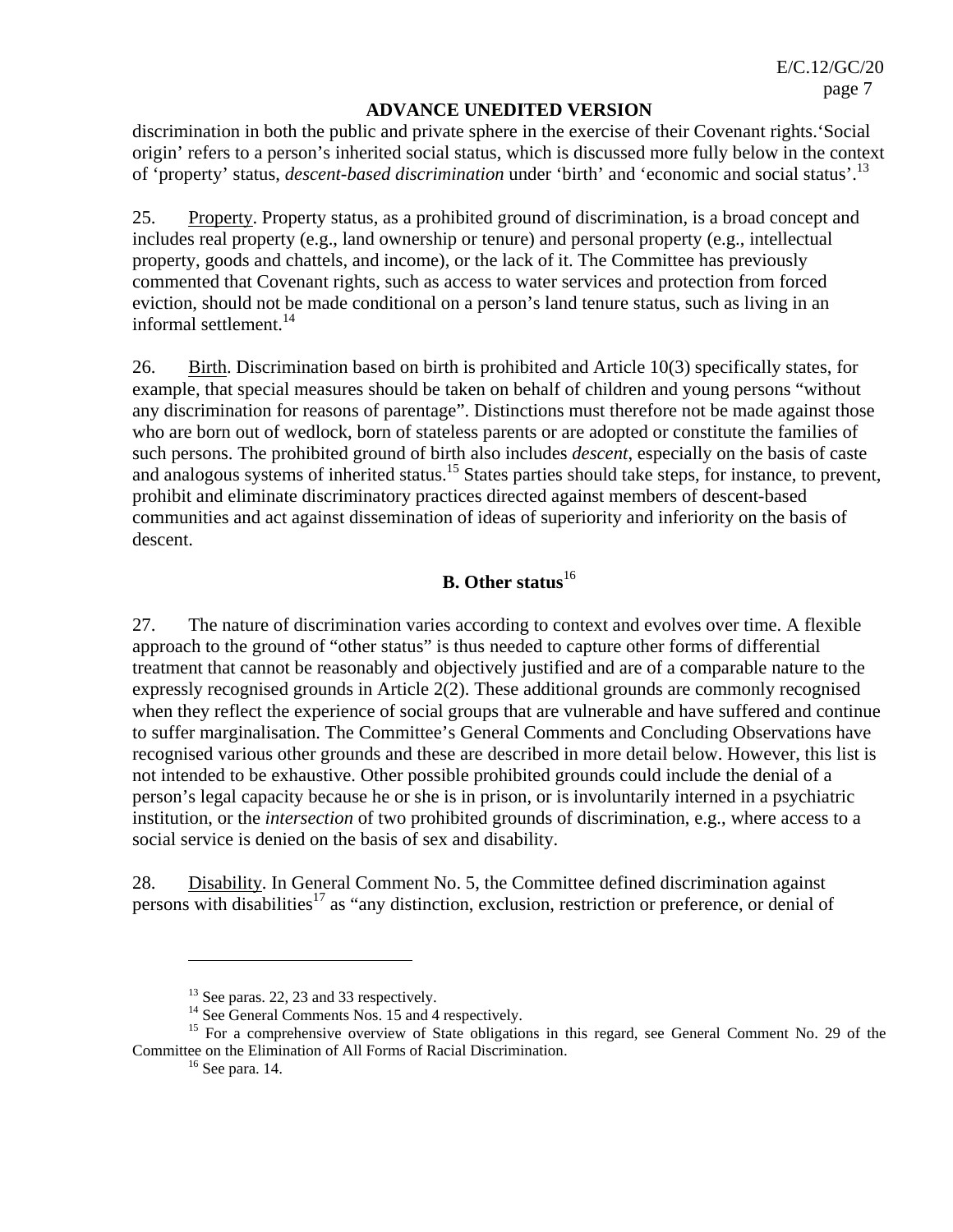$\overline{a}$ 

#### **ADVANCE UNEDITED VERSION**

reasonable accommodation based on disability which has the effect of nullifying or impairing the recognition, enjoyment or exercise of economic, social or cultural rights."[18 T](#page-7-0)he denial of reasonable accommodation should be included in national legislation as a prohibited form of discrimination on the basis of disability.<sup>19</sup> States parties should address discrimination, such as prohibitions on the right to education, and denial of reasonable accommodation in public places such as public health facilities and the workplace,<sup>20</sup> as well as in private places, e.g., as long as spaces are designed and built in ways that make them inaccessible to wheelchairs, such users will be effectively denied their right to work.

29. Age. Age is a prohibited ground of discrimination in several contexts. The Committee has highlighted the need to address discrimination against unemployed older persons in finding work, or accessing professional training or re-training and against older persons living in poverty with unequal access to universal old age pensions due to their place and residence.<sup>21</sup> In relation to young persons, unequal access by adolescents to sexual and reproductive health information and services amounts to discrimination.

30. Nationality. The ground of nationality should not bar access to Covenant rights,  $^{22}$  e.g., all children within a State, including those with an undocumented status, have a right to receive education and access to adequate food and affordable health care. The Covenant rights apply to everyone including non-nationals, such as refugees, asylum-seekers, stateless persons, migrant workers and victims of international trafficking, regardless of legal status and documentation.<sup>23</sup>

31. Marital and family status. Marital and family status may differ between individuals because, *inter alia*, they are married or unmarried, married under a particular legal regime, in a *de facto* relationship or one not recognized by law, divorced or widowed, live in an extended family or kinship group or have differing kinds of responsibility for children and dependents or a particular number of children. Differential treatment in access to social security benefits on the basis of whether an individual is married must be justified on reasonable and objective criteria. In certain cases, discrimination can also occur when an individual is unable to exercise a right protected by the

 $17$  For a definition see Article 1, CRPD: "Persons with disabilities include, but are not limited to individuals with "long-term physical, mental, intellectual or sensory impairments which in interaction with various barriers may hinder their full and effective participation in society on an equal basis with others".<br><sup>18</sup> See General Comment No. 5, para.15.

<span id="page-7-1"></span><span id="page-7-0"></span>

<sup>19</sup> Article 2, CRPD: "Reasonable accommodation" means necessary and appropriate modification and adjustments not imposing a disproportionate or undue burden, where needed in a particular case, to ensure to persons with disabilities the enjoyment or exercise on an equal basis with others of all human rights and fundamental freedoms.

<span id="page-7-2"></span><sup>20</sup> See General Comment No. 5, para. 22.

<span id="page-7-4"></span><span id="page-7-3"></span> $21$  See further General Comment No. 6.

<sup>22</sup> This paragraph is without prejudice to the application of article  $2(3)$  of the Covenant, which states: "Developing countries, with due regard to human rights and their national economy, may determine to what extent they would guarantee the economic rights recognized in the present Covenant to non-nationals".

<span id="page-7-5"></span><sup>23</sup> See also General Comment No. 30 of the Committee on the Elimination of All Forms of Racial Discrimination on non-citizens (2004).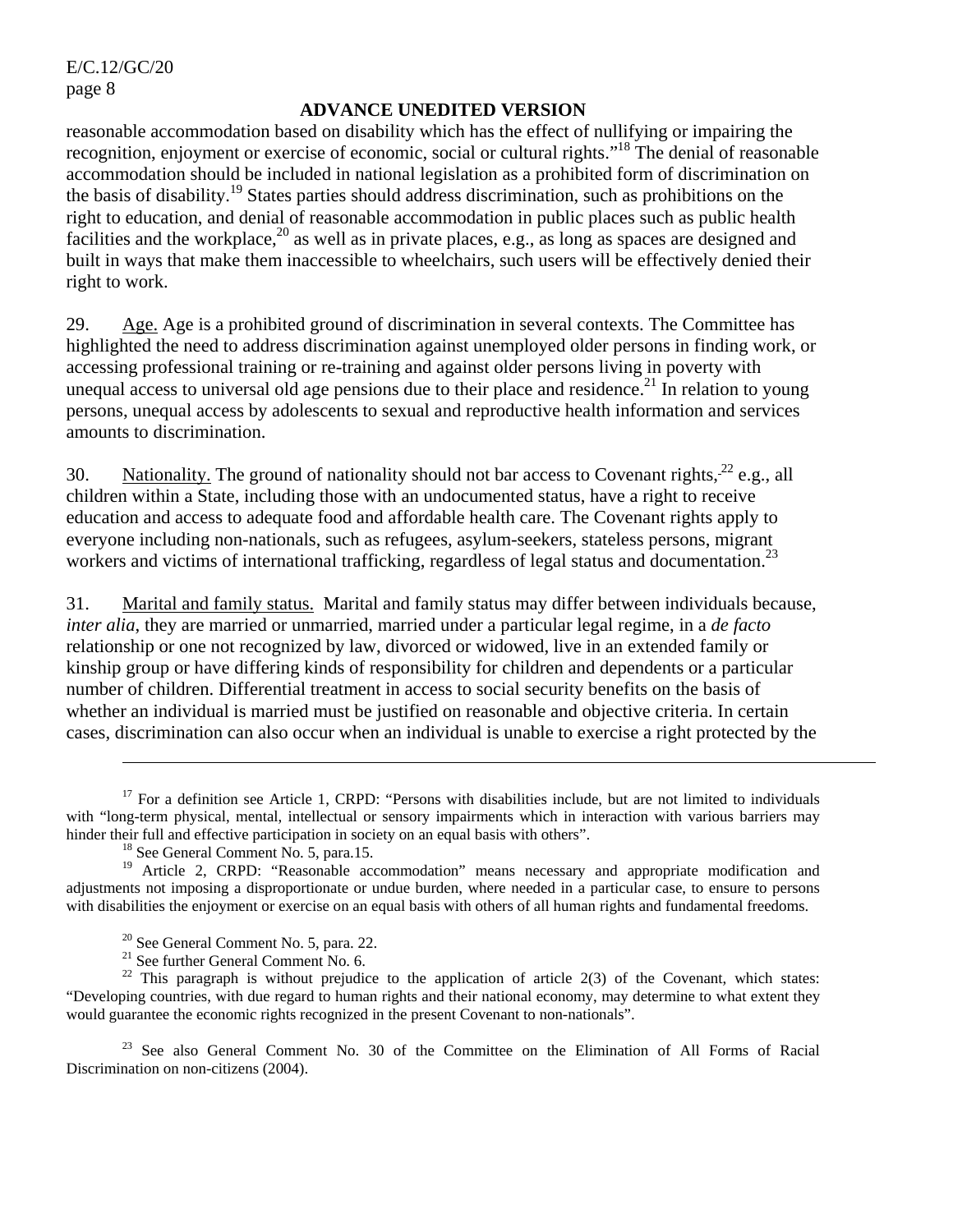Covenant because of his or her family status or can only do so with spousal consent or a relative's concurrence or guarantee.

32. Sexual orientation and gender identity "Other status" as recognized in article 2(2) includes sexual orientation<sup>24</sup>. States parties should ensure that a person's sexual orientation is not a barrier to realising Covenant rights, for example, in accessing survivor's pension rights. In addition, gender identity is recognized as among the prohibited grounds of discrimination; for example, persons who are transgender, transsexual or intersex often face serious human rights violations, such as harassment in schools or in the work place. $25$ 

33. Health status. Health status refers to a person's physical or mental health.<sup>26</sup> States parties should ensure that a person's actual or perceived health status is not a barrier to realizing the rights under the Covenant. The protection of public health is often cited by States as a basis for restricting human rights in the context of a person's health status. However, many such restrictions are discriminatory, for example, when HIV status is used as the basis for differential treatment with regard to access to education, employment, health care, travel, social security, housing and asylum.<sup>27</sup> States parties should also adopt measures to address widespread stigmatisation of persons on the basis of their health status, such as mental illness, diseases such as leprosy and women who have suffered obstetric fistula, which often undermines the ability of individuals to enjoy fully their Covenant rights. Denial of access to health insurance on the basis of health status will amount to discrimination if no reasonable or objective criteria can justify such differentiation.

34. Place of residence. The exercise of Covenant rights should not be conditional on, or determined by, a person's current or former place of residence; e.g., whether an individual lives or is registered in an urban or a rural area, in a formal or an informal settlement, is internally displaced or leads a nomadic lifestyle. Disparities between localities and regions should be eliminated in practice by ensuring, for example, that there is even distribution in the availability and quality of primary, secondary and palliative health care facilities.

35. Economic and social situation. Individuals and groups of individuals must not be arbitrarily treated on account of belonging to a certain economic or social group or strata within society. A person's social and economic situation when living in poverty or being homeless may result in pervasive discrimination, stigmatisation and negative stereotyping which can lead to the refusal or unequal access to the same quality of education and health care as others as well as the denial of or unequal access to public places. .

<span id="page-8-1"></span><span id="page-8-0"></span><sup>&</sup>lt;sup>24</sup> See General Comments No. 14 and 15.

<sup>&</sup>lt;sup>25</sup> For definitions, see Yogyakarta Principles on the Application of International Human Rights Law in relation to Sexual Orientation and Gender Identity.<br><sup>26</sup> See General Comment No. 14, paras. 12b, 18, 28, and 29.

<span id="page-8-3"></span><span id="page-8-2"></span>

<sup>&</sup>lt;sup>27</sup> Office of the UN High Commissioner for Human Rights and Joint United Nations Programme on HIV/AIDS (2006), *International Guidelines on HIV/AIDS and Human Rights, 2006 Consolidated Version.* Geneva: UNAIDS and OHCHR. Available online: [http://data.unaids.org/Publications/IRC-pub07/JC1252-InternGuidelines\\_en.pdf.](http://data.unaids.org/Publications/IRC-pub07/JC1252-InternGuidelines_en.pdf)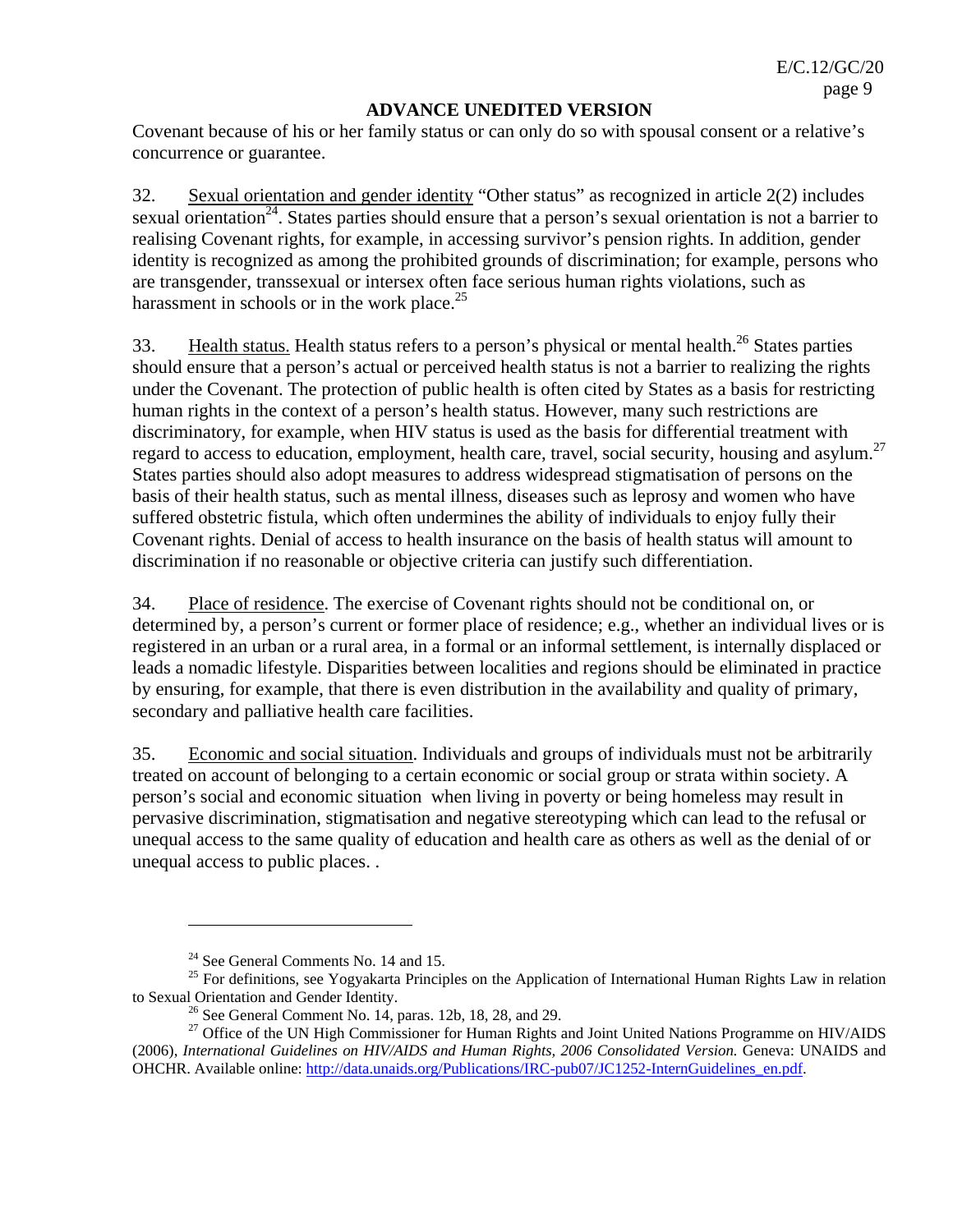#### **IV. NATIONAL IMPLEMENTATION**

36. In addition to refraining from discriminatory actions, States parties should take concrete, deliberate and targeted measures to ensure that discrimination in the exercise of Covenant rights is eliminated. Individuals and groups of individuals, who may be distinguished by one or more of the prohibited grounds, should ensure the right to participate in decision-making processes over the selection of such measures. States parties should regularly assess whether the measures chosen are effective in practice.

37. Legislation. Adoption of legislation to address discrimination is indispensable in complying with Article 2(2). States parties are therefore encouraged to adopt specific legislation that prohibits discrimination in the field of economic, social and cultural rights. Such laws should aim at eliminating *formal* and *substantive* discrimination, attribute obligations to public and private actors and cover the prohibited grounds discussed above. Other laws should be regularly reviewed and, where necessary, amended in order to ensure that they do not discriminate or lead to discrimination, whether formally or substantively, in relation to the exercise and enjoyment of Covenant rights.

38. Policies, plans and strategies. States parties should ensure that strategies, policies, and plans of action, are in place and implemented in order to address both formal and substantive discrimination by public and private actors in the area of the Covenant rights. Such policies, plans and strategies should address all groups distinguished by the prohibited grounds and States parties are encouraged, amongst other possible steps, to adopt temporary special measures in order to accelerate the achievement of equality. Economic policies such as budgetary allocations and measures to stimulate economic growth should pay attention to the need to guarantee the effective enjoyment of the Covenant rights without discrimination. Public and private institutions should be required to develop plans of action to address non-discrimination and the State should conduct human rights education and training programmes for public officials and make such training available to judges and candidates for judicial appointments. Teaching on the principles of equality and non-discrimination should be integrated in formal and non-formal inclusive and multicultural education, with a view to dismantling notions of superiority or inferiority based on prohibited grounds and to promote dialogue and tolerance between different groups in society. States parties should also adopt appropriate preventive measures to avoid the emergence of new marginalised groups.

39. Elimination of systemic discrimination. States parties must adopt an active approach to eliminating systemic discrimination and segregation in practice. Tackling such discrimination will usually require a comprehensive approach with a range of laws, policies and programmes, including temporary special measures. States parties should consider using incentives to encourage public and private actors to change their attitudes and behaviour in relation to individuals and groups of individuals facing systemic discrimination, or penalize them in case of non-compliance. Public leadership and programmes to raise awareness about systemic discrimination and the adoption of strict measures against incitement to discrimination are often necessary. Eliminating systemic discrimination will frequently require devoting greater resources to traditionally neglected groups.